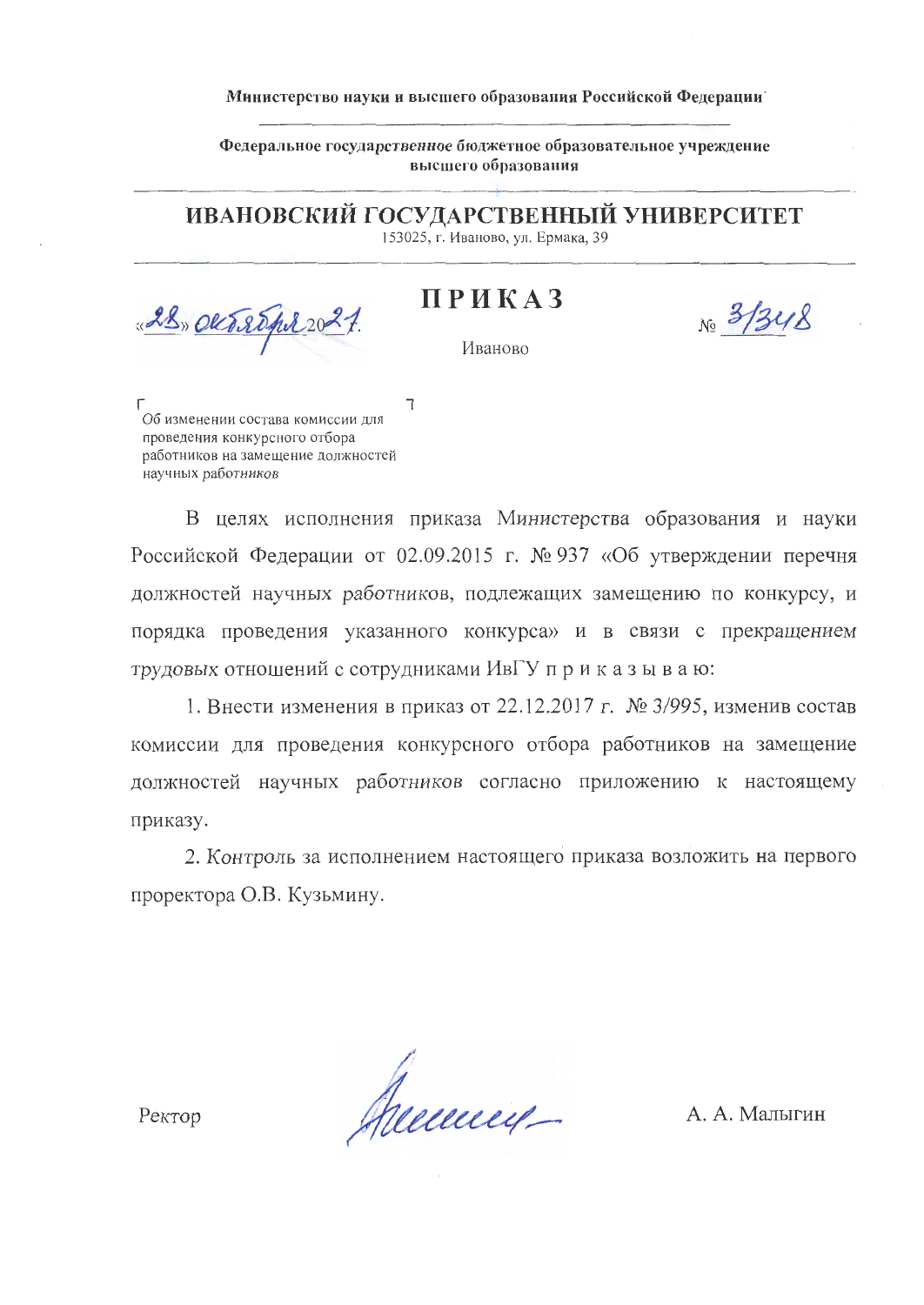Визируют:

Первый проректор

Проректор по исследовательской и проектной деятельности

О.В. Кузьмина

И.Н. Смирнова

Начальник кадрово-правового управления

 $\mathcal{P}$ 



Д.Б. Усольцев